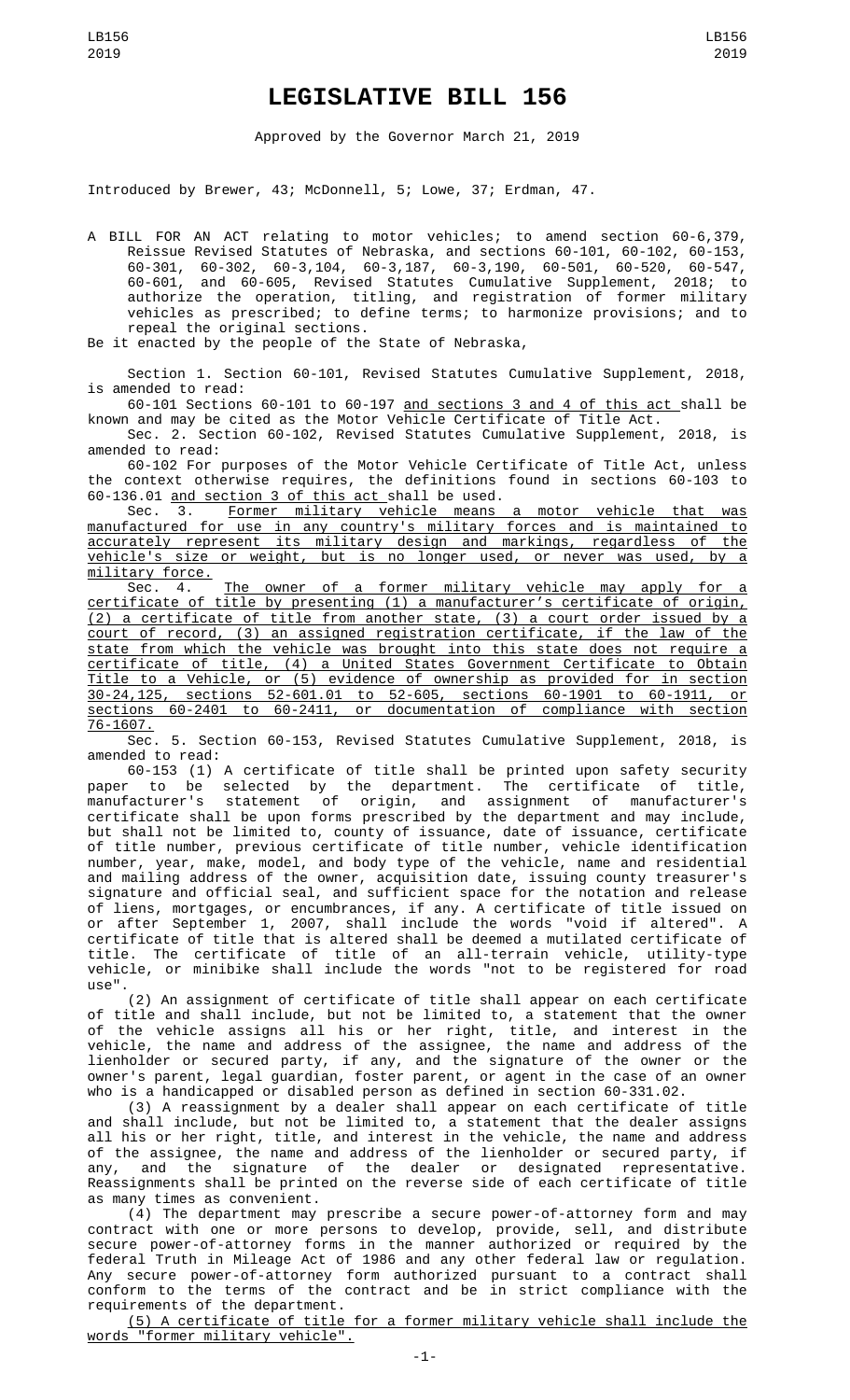Sec. 6. Section 60-301, Revised Statutes Cumulative Supplement, 2018, is amended to read:

60-301 Sections 60-301 to 60-3,235 and sections 8 and 10 of this act shall be known and may be cited as the Motor Vehicle Registration Act.

Sec. 7. Section 60-302, Revised Statutes Cumulative Supplement, 2018, is amended to read:

60-302 For purposes of the Motor Vehicle Registration Act, unless the context otherwise requires, the definitions found in sections 60-302.01 to 60-360 and section 8 of this act shall be used.

Sec. 8. Former military vehicle means a motor vehicle that was manufactured for use in any country's military forces and is maintained to accurately represent its military design and markings, regardless of the vehicle's size or weight, but is no longer used, or never was used, by a military force.

Sec. 9. Section 60-3,104, Revised Statutes Cumulative Supplement, 2018, is amended to read:

60-3,104 The department shall issue the following types of license plates: (1) Amateur radio station license plates issued pursuant to section 60-3,126;

(2) Apportionable vehicle license plates issued pursuant to section 60-3,203;

(3) Autocycle license plates issued pursuant to section 60-3,100;

(4) Boat dealer license plates issued pursuant to section 60-379;

(5) Breast Cancer Awareness Plates issued pursuant to sections 60-3,230 and 60-3,231;

(6) Bus license plates issued pursuant to section 60-3,144;

(7) Choose Life License Plates issued pursuant to sections 60-3,232 and 60-3,233;

(8) Commercial motor vehicle license plates issued pursuant to section 60-3,147;

(9) Dealer or manufacturer license plates issued pursuant to sections 60-3,114 and 60-3,115;

(10) Disabled veteran license plates issued pursuant to section 60-3,124;

(11) Farm trailer license plates issued pursuant to section 60-3,151;

(12) Farm truck license plates issued pursuant to section 60-3,146;

(13) Farm trucks with a gross weight of over sixteen tons license plates issued pursuant to section 60-3,146;<br>(14) Fertilizer trailer lice

license plates issued pursuant to section 60-3,151;

(15) Former military vehicle license plates issued pursuant to section 10 of this act;

(16) (15) Gold Star Family license plates issued pursuant to sections 60-3,122.01 and 60-3,122.02;

(17) (16) Handicapped or disabled person license plates issued pursuant to section 60-3, 113;

(18) (17) Historical vehicle license plates issued pursuant to sections 60-3,130 to 60-3,134;

(19) (18) Local truck license plates issued pursuant to section 60-3,145;  $(20)$   $(19)$  Metropolitan utilities district license plates issued pursuant

to section 60-3,228;

(21) (20) Military Honor Plates issued pursuant to sections 60-3,122.03 and  $60 - 3,122.04$ ;

(22) (21) Minitruck license plates issued pursuant to section 60-3,100;

(23) (22) Motor vehicle license plates for motor vehicles owned or operated by the state, counties, municipalities, or school districts issued pursuant to section 60-3,105;

(24) (23) Motor vehicles exempt pursuant to section 60-3,107;

 $(25)$   $(24)$  Motorcycle license plates issued pursuant to section 60-3,100;

(26) (25) Mountain Lion Conservation Plates issued pursuant to sections 60-3,226 and 60-3,227;

(27) (26) Native American Cultural Awareness and History Plates issued pursuant to sections 60-3,234 and 60-3,235;

(28) (27) Nebraska Cornhusker Spirit Plates issued pursuant to sections 60-3,127 to 60-3,129;

(29) (28) Nebraska 150 Sesquicentennial Plates issued pursuant to sections 60-3,223 to 60-3,225;

(30) (29) Nonresident owner thirty-day license plates issued pursuant to section 60-382;

(31) (30) Passenger car having a seating capacity of ten persons or less and not used for hire issued pursuant to section 60-3,143 other than autocycles;

(32) (31) Passenger car having a seating capacity of ten persons or less and used for hire issued pursuant to section 60-3,143 other than autocycles;

(33) (32) Pearl Harbor license plates issued pursuant to section 60-3,122; (34) (33) Personal-use dealer license plates issued pursuant to section 60-3,116;

(35) (34) Personalized message license plates for motor vehicles, trailers, and semitrailers, except motor vehicles, trailers, and semitrailers registered under section 60-3,198, issued pursuant to sections 60-3,118 to 60-3,121;

(36) (35) Prisoner-of-war license plates issued pursuant to section 60-3,123;

(37) (36) Public power district license plates issued pursuant to section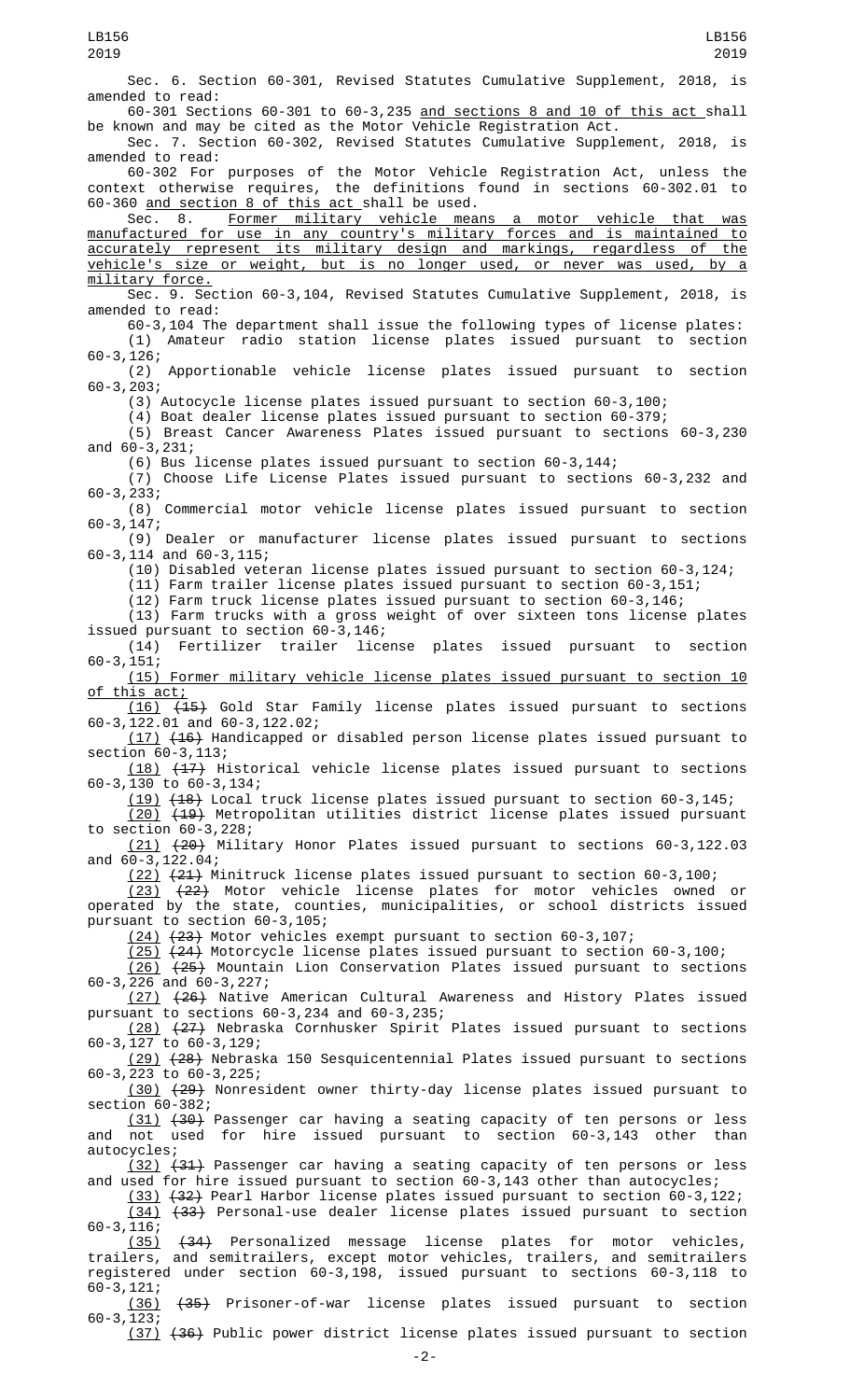60-3,228;

(38) (37) Purple Heart license plates issued pursuant to section 60-3,125; (39) (38) Recreational vehicle license plates issued pursuant to section 60-3,151;

(40) (39) Repossession license plates issued pursuant to section 60-375; (41) (40) Special interest motor vehicle license plates issued pursuant to

 $\overline{\phantom{0}}$  section  $\overline{60}$ -3, 135.01; (42) (41) Specialty license plates issued pursuant to sections 60-3,104.01 and 60-3,104.02;

(43) (42) Trailer license plates issued for trailers owned or operated by the state, counties, municipalities, or school districts issued pursuant to section 60-3,106;

(44) (43) Trailer license plates issued pursuant to section 60-3,100;

(45) (44) Trailer license plates issued for trailers owned or operated by a metropolitan utilities district or public power district pursuant to section 60-3,228;

(46) (45) Trailers exempt pursuant to section 60-3,108;

(47) (46) Transporter license plates issued pursuant to section 60-378;

(48) (47) Trucks or combinations of trucks, truck-tractors, or trailers which are not for hire and engaged in soil and water conservation work and used for the purpose of transporting pipe and equipment exclusively used by such contractors for soil and water conservation construction license plates issued pursuant to section 60-3,149;

(49) (48) Utility trailer license plates issued pursuant to section 60-3,151; and

(50) (49) Well-boring apparatus and well-servicing equipment license plates issued pursuant to section 60-3,109.<br>Sec. 10. For the registration of eve

For the registration of every former military vehicle, the fee shall be fifteen dollars. Former military vehicle license plates shall display,<br>in addition to the registration number, the designation former military in addition to the registration number, the designation former military vehicle.

Sec. 11. Section 60-3,187, Revised Statutes Cumulative Supplement, 2018, is amended to read:

60-3,187 (1) The motor vehicle tax schedules are set out in this section.

(2) The motor vehicle tax shall be calculated by multiplying the base tax times the fraction which corresponds to the age category of the vehicle as shown in the following table:

| <b>YEAR</b>            | FRACTION |
|------------------------|----------|
| First                  | 1.00     |
| Second                 | 0.90     |
| Third                  | 0.80     |
| Fourth                 | 0.70     |
| Fifth                  | 0.60     |
| Sixth                  | 0.51     |
| Seventh                | 0.42     |
| Eighth                 | 0.33     |
| Ninth                  | 0.24     |
| Tenth and Eleventh     | 0.15     |
| Twelfth and Thirteenth | 0.07     |
| Fourteenth and older   | 0.00     |

(3) The base tax shall be: (a) Automobiles, autocycles, and motorcycles - An amount determined using the following table: Value when new  $\qquad$ Up to  $\$3,999$   $\$25$  $$4,000$  to  $$5,999$  35 \$6,000 to \$7,999 45 \$8,000 to \$9,999 60 \$10,000 to \$11,999 100 \$12,000 to \$13,999 140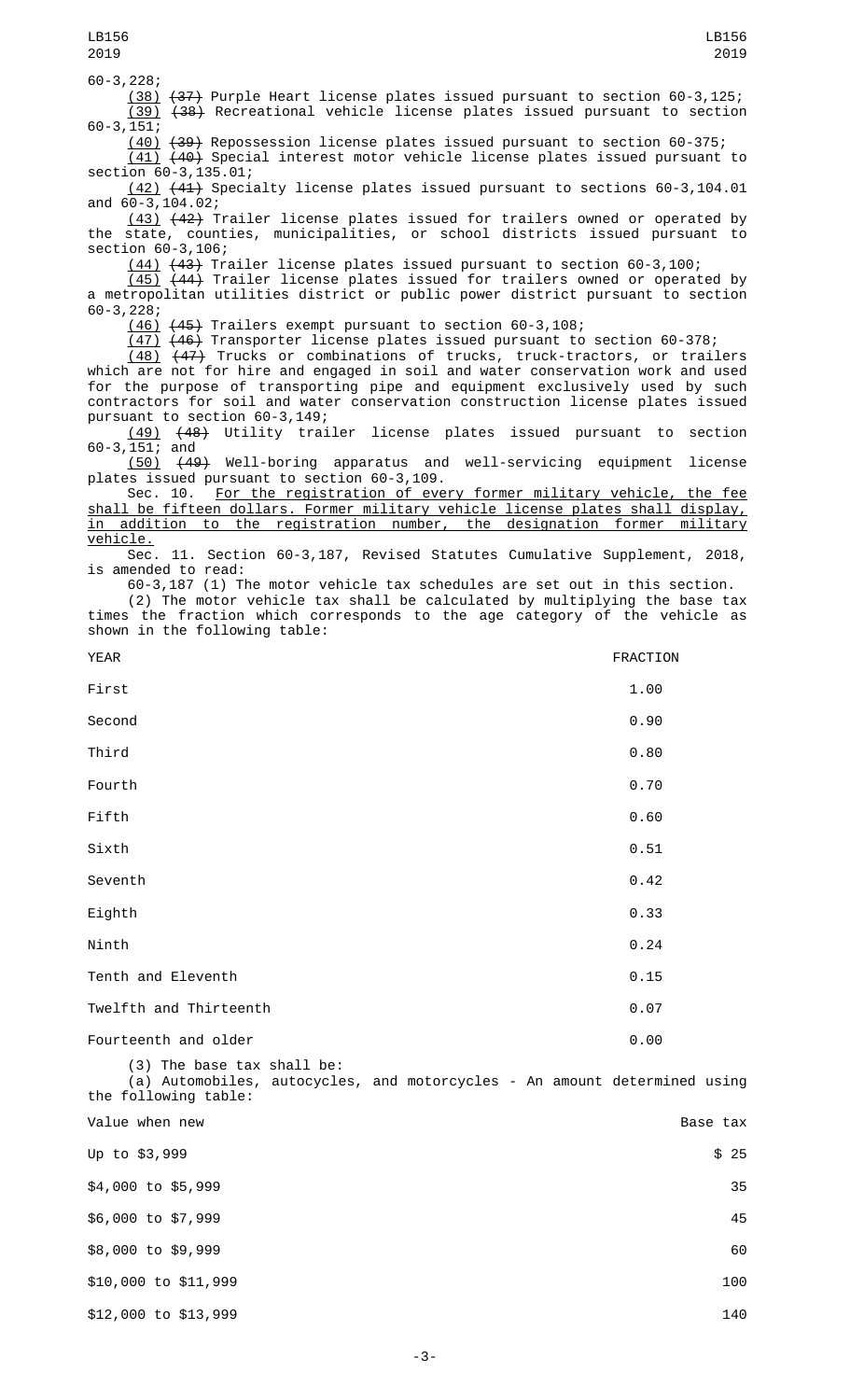| LB156<br>2019        |  | LB156<br>2019 |
|----------------------|--|---------------|
| \$14,000 to \$15,999 |  | 180           |
| \$16,000 to \$17,999 |  | 220           |
| \$18,000 to \$19,999 |  | 260           |
| \$20,000 to \$21,999 |  | 300           |
| \$22,000 to \$23,999 |  | 340           |
| \$24,000 to \$25,999 |  | 380           |
| \$26,000 to \$27,999 |  | 420           |
| \$28,000 to \$29,999 |  | 460           |
| \$30,000 to \$31,999 |  | 500           |
| \$32,000 to \$33,999 |  | 540           |
| \$34,000 to \$35,999 |  | 580           |
| \$36,000 to \$37,999 |  | 620           |
| \$38,000 to \$39,999 |  | 660           |
| \$40,000 to \$41,999 |  | 700           |
| \$42,000 to \$43,999 |  | 740           |
| \$44,000 to \$45,999 |  | 780           |
| \$46,000 to \$47,999 |  | 820           |
| \$48,000 to \$49,999 |  | 860           |
| \$50,000 to \$51,999 |  | 900           |
| \$52,000 to \$53,999 |  | 940           |
| \$54,000 to \$55,999 |  | 980           |
| \$56,000 to \$57,999 |  | 1,020         |
| \$58,000 to \$59,999 |  | 1,060         |
| \$60,000 to \$61,999 |  | 1,100         |
| \$62,000 to \$63,999 |  | 1,140         |
| \$64,000 to \$65,999 |  | 1,180         |
| \$66,000 to \$67,999 |  | 1,220         |
| \$68,000 to \$69,999 |  | 1,260         |
| \$70,000 to \$71,999 |  | 1,300         |
| \$72,000 to \$73,999 |  | 1,340         |
| \$74,000 to \$75,999 |  | 1,380         |
| \$76,000 to \$77,999 |  | 1,420         |
| \$78,000 to \$79,999 |  | 1,460         |
| \$80,000 to \$81,999 |  | 1,500         |
| \$82,000 to \$83,999 |  | 1,540         |
| \$84,000 to \$85,999 |  | 1,580         |
| \$86,000 to \$87,999 |  | 1,620         |
| \$88,000 to \$89,999 |  | 1,660         |
| \$90,000 to \$91,999 |  | 1,700         |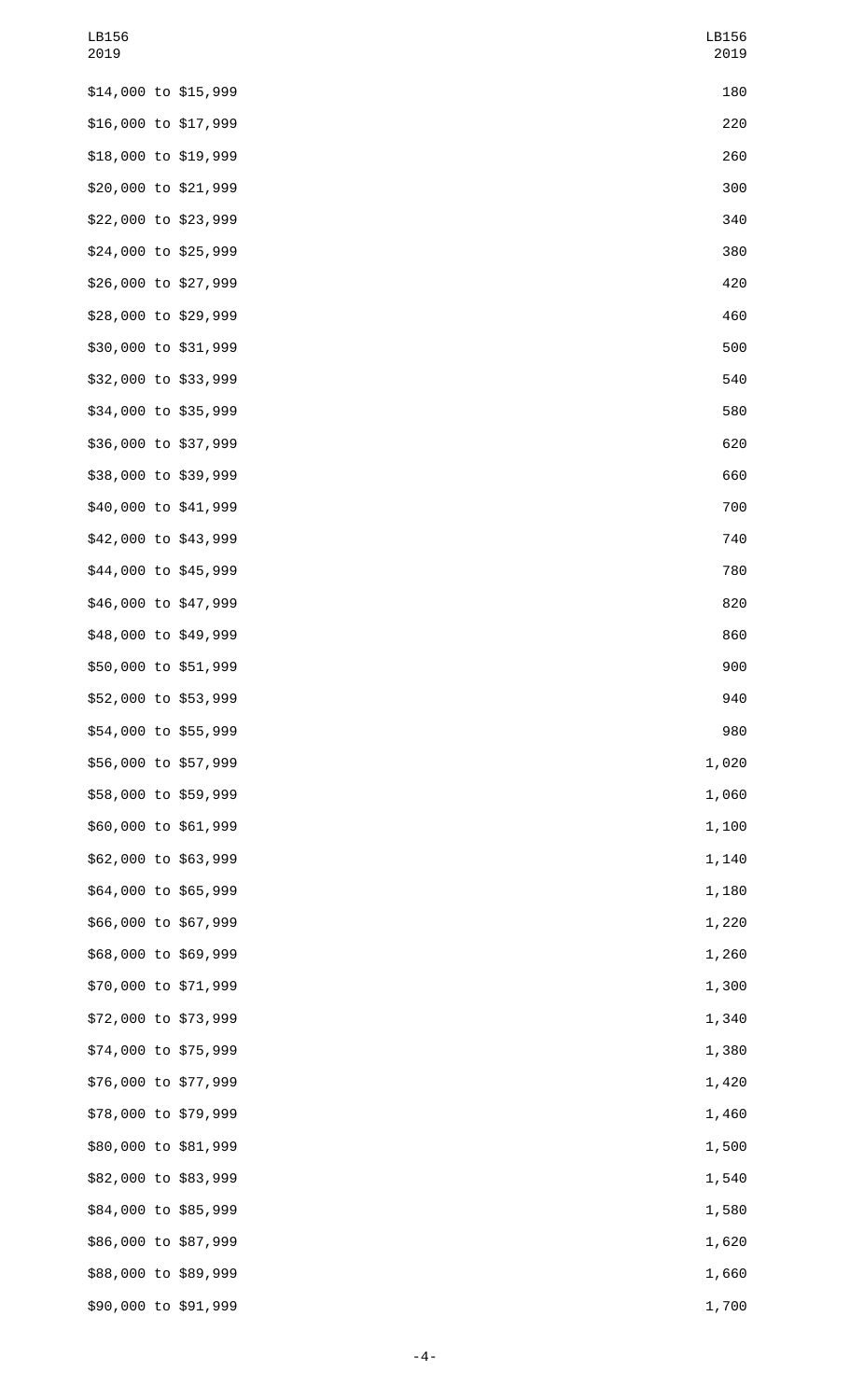\$92,000 to \$93,999 1,740 and \$92,000 to \$93,999 1,740 and \$92,000 to \$93,999 1,740 \$94,000 to \$95,999 1,780 1,780 1,780 1,780 1,780 1,780 1,000 1,000 1,000 1,000 1,000 1,000 1,000 1,000 1,000 1 \$96,000 to \$97,999 1,820 1,820 1,820 1,820 1,820 1,820 1,820 1,820 1,820 1,820 1,820 1,820 1,820 1,820 1,820 1,820 1,820 1,820 1,820 1,820 1,820 1,820 1,820 1,820 1,820 1,820 1,820 1,820 1,820 1,820 1,820 1,820 1,820 1,820 \$98,000 to \$99,999 1,860 \$100,000 and over 1,900 (b) Assembled automobiles — \$60 (c) Assembled motorcycles other than autocycles — \$25 (d) Cabin trailers, up to one thousand pounds — \$10 (e) Cabin trailers, one thousand pounds and over and less than two thousand pounds — \$25 (f) Cabin trailers, two thousand pounds and over — \$40 (g) Recreational vehicles, less than eight thousand pounds — \$160 (h) Recreational vehicles, eight thousand pounds and over and less than twelve thousand pounds — \$410 (i) Recreational vehicles, twelve thousand pounds and over — \$860 (j) Assembled recreational vehicles and buses shall follow the schedules for body type and registered weight (k) Trucks - Over seven tons and less than ten tons — \$360  $(1)$  Trucks - Ten tons and over and less than thirteen tons  $-$  \$560 (m) Trucks - Thirteen tons and over and less than sixteen tons — \$760 (n) Trucks - Sixteen tons and over and less than twenty-five tons — \$960  $(0)$  Trucks - Twenty-five tons and over  $-$  \$1,160 (p) Buses — \$360 (q) Trailers other than semitrailers — \$10 (r) Semitrailers — \$110 (s) Former military vehicles — \$50 <u>(t)</u> <del>(s)</del> Minitrucks — \$50  $(u)$   $(t)$  Low-speed vehicles - \$50 (4) For purposes of subsection (3) of this section, truck means all trucks and combinations of trucks except those trucks, trailers, or combinations thereof registered under section 60-3,198, and the tax is based on the gross vehicle weight rating as reported by the manufacturer. (5) Current model year vehicles are designated as first-year motor vehicles for purposes of the schedules. (6) When a motor vehicle is registered which is newer than the current model year by the manufacturer's designation, the motor vehicle is subject to the initial motor vehicle tax in the first registration period and ninety-five percent of the initial motor vehicle tax in the second registration period. (7) Assembled cabin trailers, assembled recreational vehicles, and assembled buses shall be designated as sixth-year motor vehicles in their first year of registration for purposes of the schedules. (8) When a motor vehicle is registered which is required to have a title branded as previous salvage pursuant to section 60-175, the motor vehicle tax shall be reduced by twenty-five percent. Sec. 12. Section 60-3,190, Revised Statutes Cumulative Supplement, 2018, is amended to read: 60-3,190 (1) A motor vehicle fee is imposed on all motor vehicles registered for operation in this state. An owner of a motor vehicle which is exempt from the imposition of a motor vehicle tax pursuant to section 60-3,185 shall also be exempt from the imposition of the motor vehicle fee imposed pursuant to this section. (2) The department shall annually determine the motor vehicle fee on each motor vehicle registered pursuant to this section and shall cause a notice of the amount to be delivered to the registrant. The notice shall be combined with the notice of the motor vehicle tax required by section 60-3,186. (3) The motor vehicle fee schedules are set out in this subsection and subsection (4) of this section. Except for automobiles with a value when new of less than \$20,000, and for assembled, reconstructed-designated, and replicadesignated automobiles, the fee shall be calculated by multiplying the base fee times the fraction which corresponds to the age category of the automobile as shown in the following table: LB156 2019 LB156 2019

| First through fifth        | 1.00 |
|----------------------------|------|
| Sixth through tenth        | .70  |
| Eleventh and over          | . 35 |
| (4) The base fee shall be: |      |

YEAR FRACTION

(a) Automobiles, with a value when new of less than \$20,000, and assembled, reconstructed-designated, and replica-designated automobiles — \$5 (b) Automobiles, with a value when new of \$20,000 through \$39,999 — \$20

(c) Automobiles, with a value when new of \$40,000 or more — \$30

(d) Motorcycles and autocycles — \$10

(e) Recreational vehicles and cabin trailers — \$10

 $(f)$  Trucks over seven tons and buses  $-$  \$30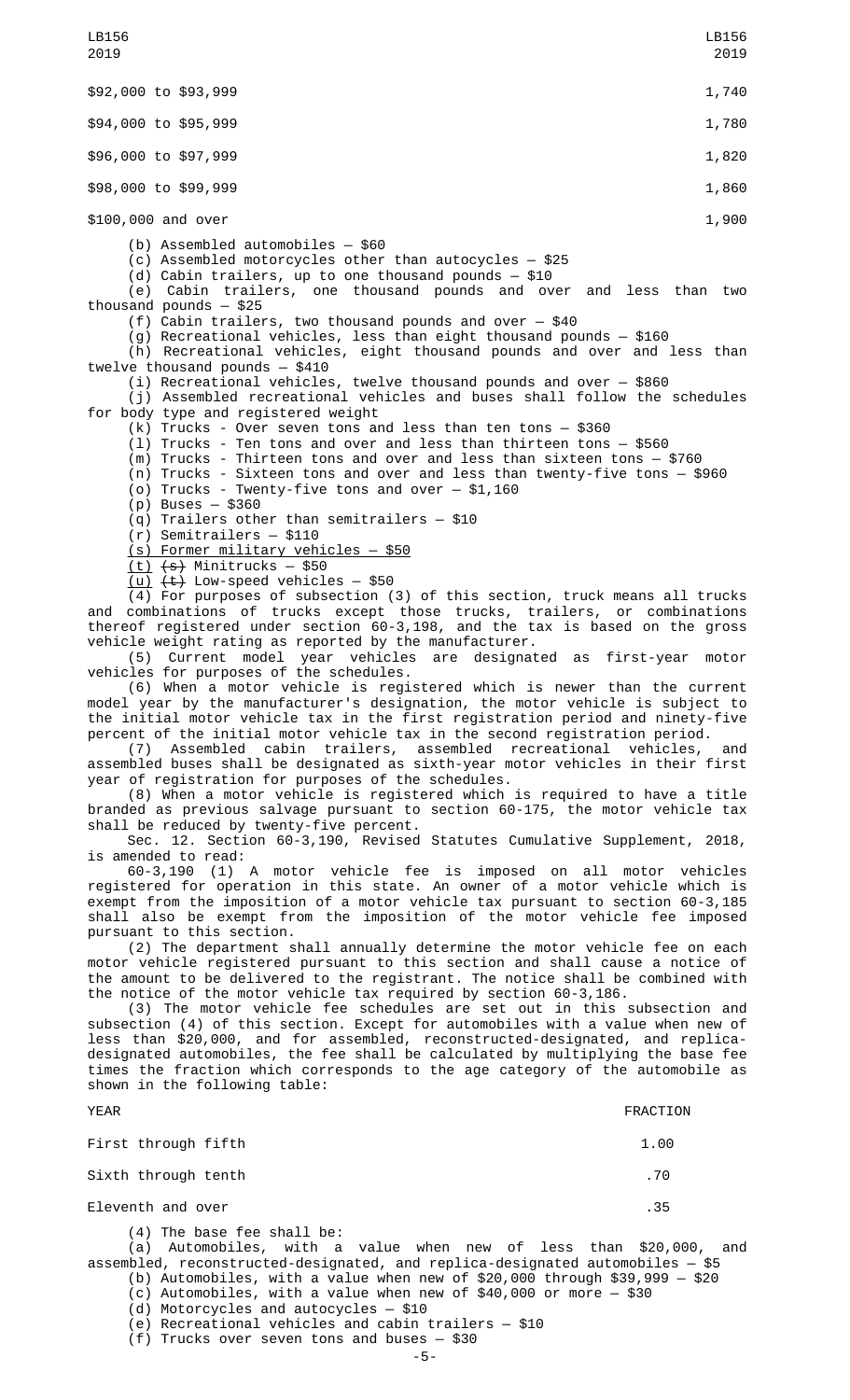(h) Semitrailers — \$30

 $(i)$  Former military vehicles  $-$  \$10

 $(i)$   $(i)$  Minitrucks  $-$  \$10

<u>(k)</u> <del>(j)</del> Low-speed vehicles — \$10.

(5) The motor vehicle tax, motor vehicle fee, and registration fee shall be paid to the county treasurer prior to the registration of the motor vehicle for the following registration period. After retaining one percent of the motor vehicle fee collected for costs, the remaining proceeds shall be remitted to the State Treasurer for credit to the Motor Vehicle Fee Fund. The State Treasurer shall return funds from the Motor Vehicle Fee Fund remitted by a county treasurer which are needed for refunds or credits authorized by law.

(6)(a) The Motor Vehicle Fee Fund is created. On or before the last day of each calendar quarter, the State Treasurer shall distribute all funds in the Motor Vehicle Fee Fund as follows: (i) Fifty percent to the county treasurer of each county, amounts in the same proportion as the most recent allocation received by each county from the Highway Allocation Fund; and (ii) fifty percent to the treasurer of each municipality, amounts in the same proportion as the most recent allocation received by each municipality from the Highway Allocation Fund. Any money in the fund available for investment shall be invested by the state investment officer pursuant to the Nebraska Capital Expansion Act and the Nebraska State Funds Investment Act.

(b) Funds from the Motor Vehicle Fee Fund shall be considered local revenue available for matching state sources.

(c) All receipts by counties and municipalities from the Motor Vehicle Fee Fund shall be used for road, bridge, and street purposes.

(7) For purposes of subdivisions  $(4)(a)$ ,  $(b)$ ,  $(c)$ , and  $(f)$  of this section, automobiles or trucks includes all trucks and combinations of trucks or truck-tractors, except those trucks, trailers, or semitrailers registered under section 60-3,198, and the fee is based on the gross vehicle weight rating as reported by the manufacturer.

(8) Current model year vehicles are designated as first-year motor vehicles for purposes of the schedules.

(9) When a motor vehicle is registered which is newer than the current model year by the manufacturer's designation, the motor vehicle is subject to the initial motor vehicle fee for six registration periods.

(10) Assembled vehicles other than assembled, reconstructed-designated, or replica-designated automobiles shall follow the schedules for the motor vehicle body type.

Sec. 13. Section 60-501, Revised Statutes Cumulative Supplement, 2018, is amended to read:

60-501 For purposes of the Motor Vehicle Safety Responsibility Act, unless the context otherwise requires:

(1) Department means Department of Motor Vehicles;

(2) Former military vehicle means a motor vehicle that was manufactured for use in any country's military forces and is maintained to accurately represent its military design and markings, regardless of the vehicle's size or weight, but is no longer used, or never was used, by a military force;

 $(3)$   $(2)$  Golf car vehicle means a vehicle that has at least four wheels, has a maximum level ground speed of less than twenty miles per hour, has a maximum payload capacity of one thousand two hundred pounds, has a maximum gross vehicle weight of two thousand five hundred pounds, has a maximum passenger capacity of not more than four persons, and is designed and manufactured for operation on a golf course for sporting and recreational purposes;

(4) (3) Judgment means any judgment which shall have become final by the expiration of the time within which an appeal might have been perfected without being appealed, or by final affirmation on appeal, rendered by a court of competent jurisdiction of any state or of the United States, (a) upon a cause of action arising out of the ownership, maintenance, or use of any motor vehicle for damages, including damages for care and loss of services, because of bodily injury to or death of any person or for damages because of injury to or destruction of property, including the loss of use thereof, or (b) upon a cause of action on an agreement of settlement for such damages;

(5) (4) License means any license issued to any person under the laws of this state pertaining to operation of a motor vehicle within this state;

 $(6)$   $(5)$  Low-speed vehicle means a (a) four-wheeled motor vehicle (i) whose speed attainable in one mile is more than twenty miles per hour and not more than twenty-five miles per hour on a paved, level surface, (ii) whose gross vehicle weight rating is less than three thousand pounds, and (iii) that complies with 49 C.F.R. part 571, as such part existed on January 1, 2018, or (b) three-wheeled motor vehicle (i) whose maximum speed attainable is not more than twenty-five miles per hour on a paved, level surface, (ii) whose gross vehicle weight rating is less than three thousand pounds, (iii) which is equipped with a windshield and an occupant protection system, and (iv) that complies with 49 C.F.R. part 571, as such part existed on January 1, 2018. A motorcycle with a sidecar attached is not a low-speed vehicle;

(7) (6) Minitruck means a foreign-manufactured import vehicle or domesticmanufactured vehicle which (a) is powered by an internal combustion engine with a piston or rotor displacement of one thousand five hundred cubic centimeters or less, (b) is sixty-seven inches or less in width, (c) has a dry weight of four thousand two hundred pounds or less, (d) travels on four or more tires, (e) has a top speed of approximately fifty-five miles per hour, (f) is equipped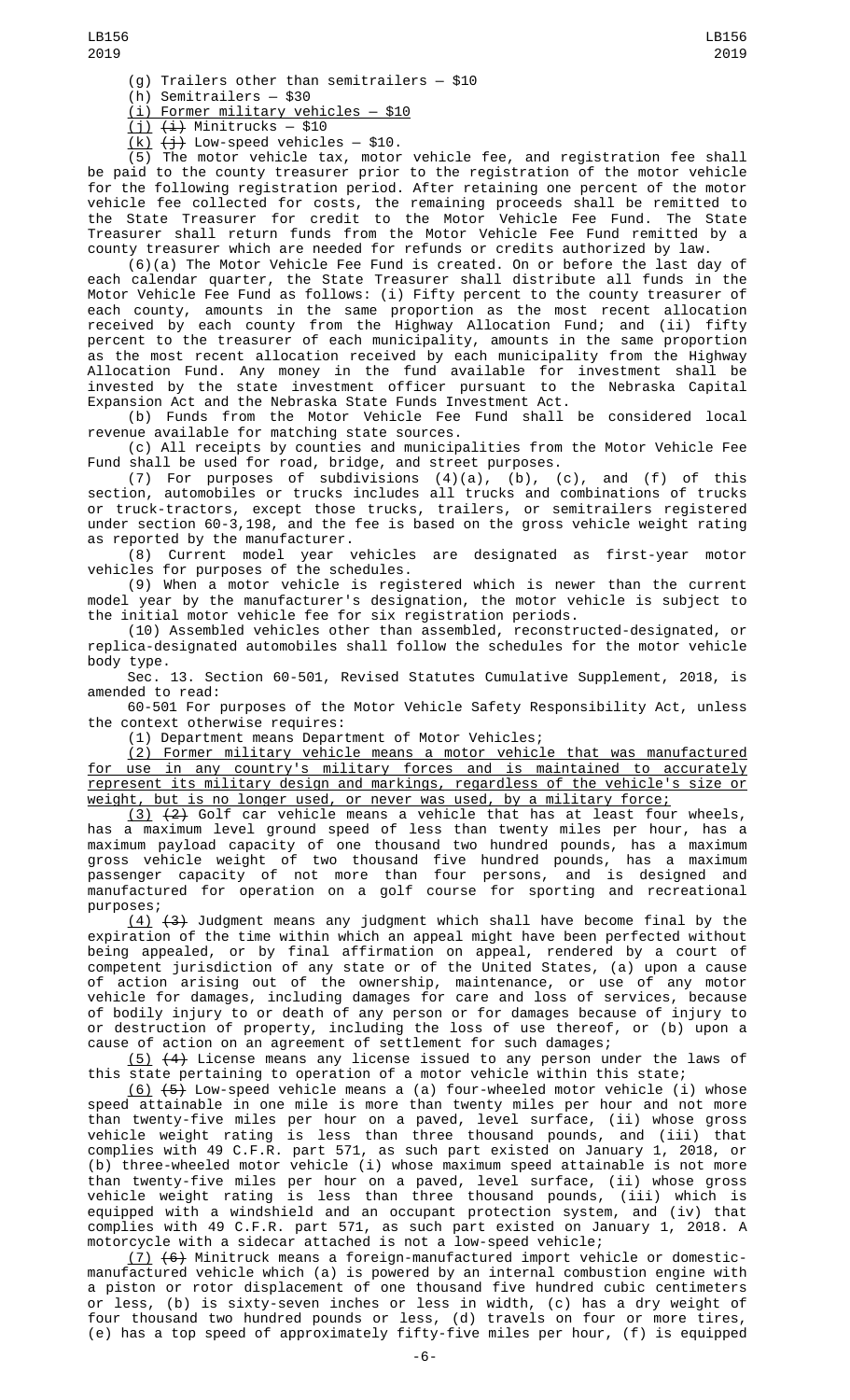with a bed or compartment for hauling, (g) has an enclosed passenger cab, (h) is equipped with headlights, taillights, turnsignals, windshield wipers, a rearview mirror, and an occupant protection system, and (i) has a four-speed, five-speed, or automatic transmission;

(8) (7) Motor vehicle means any self-propelled vehicle which is designed for use upon a highway, including trailers designed for use with such vehicles, minitrucks, and low-speed vehicles. Motor vehicle includes a former military vehicle. Motor vehicle does not include (a) mopeds as defined in section 60-637, (b) traction engines, (c) road rollers, (d) farm tractors, (e) tractor cranes, (f) power shovels, (g) well drillers, (h) every vehicle which is propelled by electric power obtained from overhead wires but not operated upon rails, (i) electric personal assistive mobility devices as defined in section 60-618.02, (j) off-road designed vehicles, including, but not limited to, golf car vehicles, go-carts, riding lawnmowers, garden tractors, all-terrain vehicles and utility-type vehicles as defined in section 60-6,355, minibikes as defined in section 60-636, and snowmobiles as defined in section 60-663, and (k) bicycles as defined in section 60-611;

 $(9)$   $(8)$  Nonresident means every person who is not a resident of this state;

 $(10)$   $(9)$  Nonresident's operating privilege means the privilege conferred upon a nonresident by the laws of this state pertaining to the operation by him or her of a motor vehicle or the use of a motor vehicle owned by him or her in this state;

(11) (10) Operator means every person who is in actual physical control of a motor vehicle;

(12) (11) Owner means a person who holds the legal title of a motor vehicle, or in the event (a) a motor vehicle is the subject of an agreement for the conditional sale or lease thereof with the right of purchase upon performance of the conditions stated in the agreement and with an immediate right of possession vested in the conditional vendee or lessee or (b) a mortgagor of a vehicle is entitled to possession, then such conditional vendee or lessee or mortgagor shall be deemed the owner for the purposes of the act;

(13) (12) Person means every natural person, firm, partnership, limited liability company, association, or corporation;

(14) (13) Proof of financial responsibility means evidence of ability to respond in damages for liability, on account of accidents occurring subsequent to the effective date of such proof, arising out of the ownership, maintenance, or use of a motor vehicle, (a) in the amount of twenty-five thousand dollars because of bodily injury to or death of one person in any one accident, (b) subject to such limit for one person, in the amount of fifty thousand dollars because of bodily injury to or death of two or more persons in any one accident, and (c) in the amount of twenty-five thousand dollars because of injury to or destruction of property of others in any one accident;

(15) (14) Registration means registration certificate or certificates and registration plates issued under the laws of this state pertaining to the registration of motor vehicles;

(16) (15) State means any state, territory, or possession of the United States, the District of Columbia, or any province of the Dominion of Canada; and

(17) (16) The forfeiture of bail, not vacated, or of collateral deposited to secure an appearance for trial shall be regarded as equivalent to conviction of the offense charged.

Sec. 14. Section 60-520, Revised Statutes Cumulative Supplement, 2018, is amended to read:

60-520 Judgments in excess of the amounts specified in subdivision  $(14)$ <del>(13)</del> of section 60-501 shall, for the purpose of the Motor Vehicle Safety Responsibility Act only, be deemed satisfied when payments in the amounts so specified have been credited thereon. Payments made in settlement of any claims because of bodily injury, death, or property damage arising from a motor vehicle accident shall be credited in reduction of the respective amounts so specified.

Sec. 15. Section 60-547, Revised Statutes Cumulative Supplement, 2018, is amended to read:

60-547 Proof of financial responsibility may be evidenced by the bond of a surety company duly authorized to transact business within this state, or a bond with at least two individual sureties who each own real estate within this state, which real estate shall be scheduled in the bond approved by a judge of a court of record. The bond shall be conditioned for the payment of the amounts specified in subdivision <u>(14)</u> <del>(13)</del> of section 60-501. It shall be filed with the department and shall not be cancelable except after ten days' written notice to the department. Such bond shall constitute a lien in favor of the state upon the real estate so scheduled of any surety, which lien shall exist in favor of any holder of a final judgment against the person who has filed such bond, for damages, including damages for care and loss of services, because of bodily injury to or death of any person, or for damages because of injury to or destruction of property, including the loss of use thereof, resulting from the ownership, maintenance, use, or operation of a motor vehicle after such bond was filed, upon the filing of notice to that effect by the department in the office of the register of deeds of the county where such real estate shall be located.

Sec. 16. Section 60-601, Revised Statutes Cumulative Supplement, 2018, is amended to read:

60-601 Sections 60-601 to 60-6,383 and section 18 of this act shall be